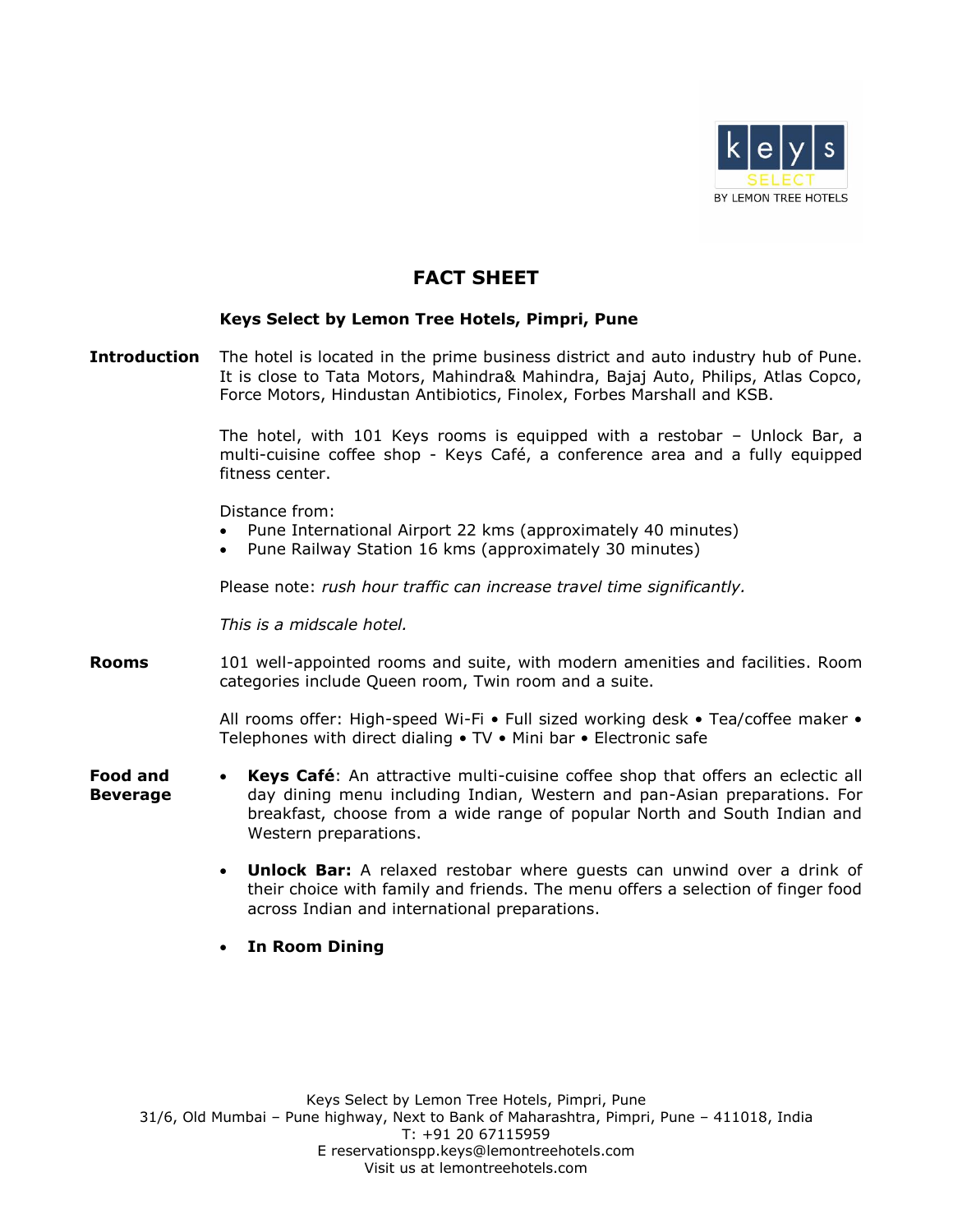

## **Conference Facilities** This property features an extensive array of well-appointed spaces for all types of functions, business meetings, conferences or private events. **Chamber Hall:** 163 sq. mtr. Top-of-the-line banquet & meeting space: High-speed WiFi net access • Sound system • White board Seats: • 150 Theatre style • Classroom Style 74 • 56 U Shape style • 90 round table style **Chamber 1:** 110 sq. mtr. Top-of-the-line banquet & meeting space: High-speed WiFi net access • Sound system • White board Seats: • 100 Theatre style • Classroom Style 60 • 36 U Shape style • 60 round table style **Chamber 2:** 54 sq. mtr. Top-of-the-line banquet & meeting space: High-speed WiFi net access • Sound system • White board Seats: • 40 theatre style • Classroom Style 24 • 20 U Shape style • 30 round table style **Fitness Center** Fitness Center 24X7 **Other Services** • 24x7 Front Desk and Housekeeping • Business Center • Travel assistance and currency exchange On-site parking Laundry Services Please note: For best offers, book online at lemontreehotels.com Government taxes and service charge as applicable Check in time: 2 pm l Check out time: 12 noon

- The hotel accepts all major international credit cards
- Contactless payment modes available